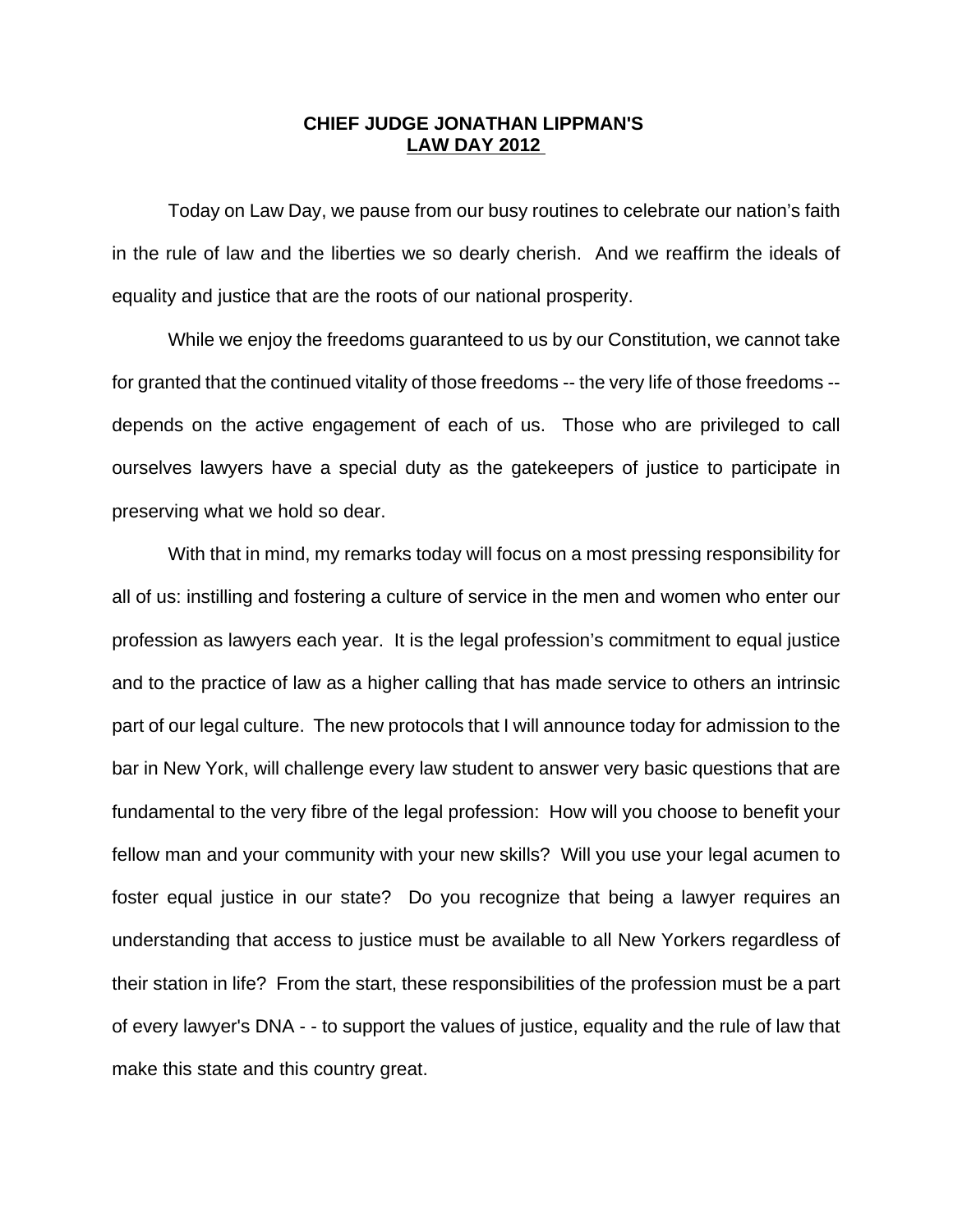We are facing a crisis in New York and around the country. At a time when we are still adjusting to the realities of shrinking state coffers and reduced budgets, more and more people find themselves turning to the courts. The courts are the emergency rooms of our society -- the most intractable social problems find their way to our doors in great and increasing numbers. And more and more of the people who come into our courts each day are forced to do so without a lawyer.

The critical need for legal services for the poor, the working poor, and what has recently been described as the near poor could not be more evident. Our Task Force to Expand Access to Civil Legal Services estimates that we are at best meeting only 20 percent of the civil legal services needs of New York State's low-income residents -- and this is at a time when 15% of the people in our state live at or below the poverty level. That means that literally millions of litigants each year are left to navigate our court system without the help of a lawyer.

Given the magnitude of this problem, and thanks to our partners in government in the legislative and executive branches, the judiciary's budget has included substantial funding for civil legal services over the last two years. I am proud of the fact that we have established a template in New York to publicly fund civil legal services for the poor in a systemic and reliable way. This year, the judiciary's budget includes \$25 million to support civil legal service providers directly and another \$15 million in rescue funding to IOLA -- the total of \$40 million being the highest level of state funding for civil legal services in the country. These funds could not be more important given the economic crisis that has impacted most heavily on those who can least help themselves in our state and created greater demands for legal services than ever before in our history.

2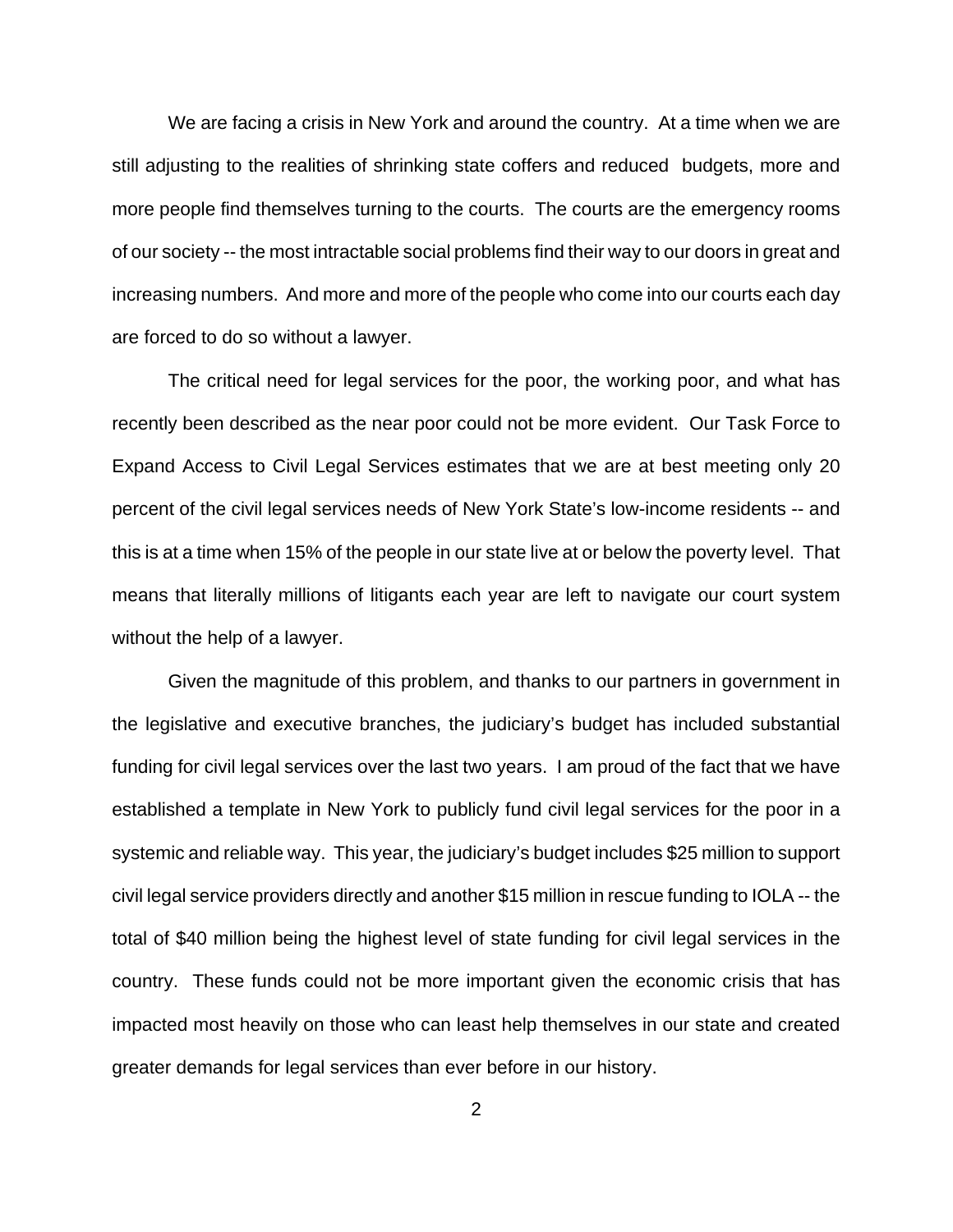But we must do more to bridge the gap between this rising need and the services we provide. While greatly increased state funding will go a long way to addressing the desperate straits many litigants with limited means find themselves in, by itself, money is not enough. We need the continued individual efforts of lawyers doing their part. We are indeed fortunate that, in New York, so many lawyers are already embracing a culture of service. So many lawyers understand that it is their special responsibility to use their skills and their position to help ensure that we are providing for the justice needs of *all* New Yorkers.

Pro bono service has been part of the professional lives of lawyers for centuries. It is deeply rooted in our traditions. Our own fabulous New York State Bar Association, as well as countless other bar associations around the state and the country, remind us of this. For so many years, they have recognized our ethical and social responsibility to volunteer our time and resources to provide legal services for those in need.

These same considerations have become very much a part of the culture at law schools as well. The conviction that serving the public is an essential component of our professional identity as lawyers has caught hold at law schools around the country. In fact, New York's practice rules -- like those of many other states -- allow law students to perform legal work under the supervision of law school faculty or legal service organizations, thereby enabling students to appear in court and put their name on court filings.

But, now it is time to connect these dots between the experience of law students on the one hand and the ongoing professional responsibility of lawyers to perform pro bono service on the other. If pro bono is a core value of our profession, and it is -- and if we aspire for all practicing attorneys to devote a meaningful portion of their time to public

3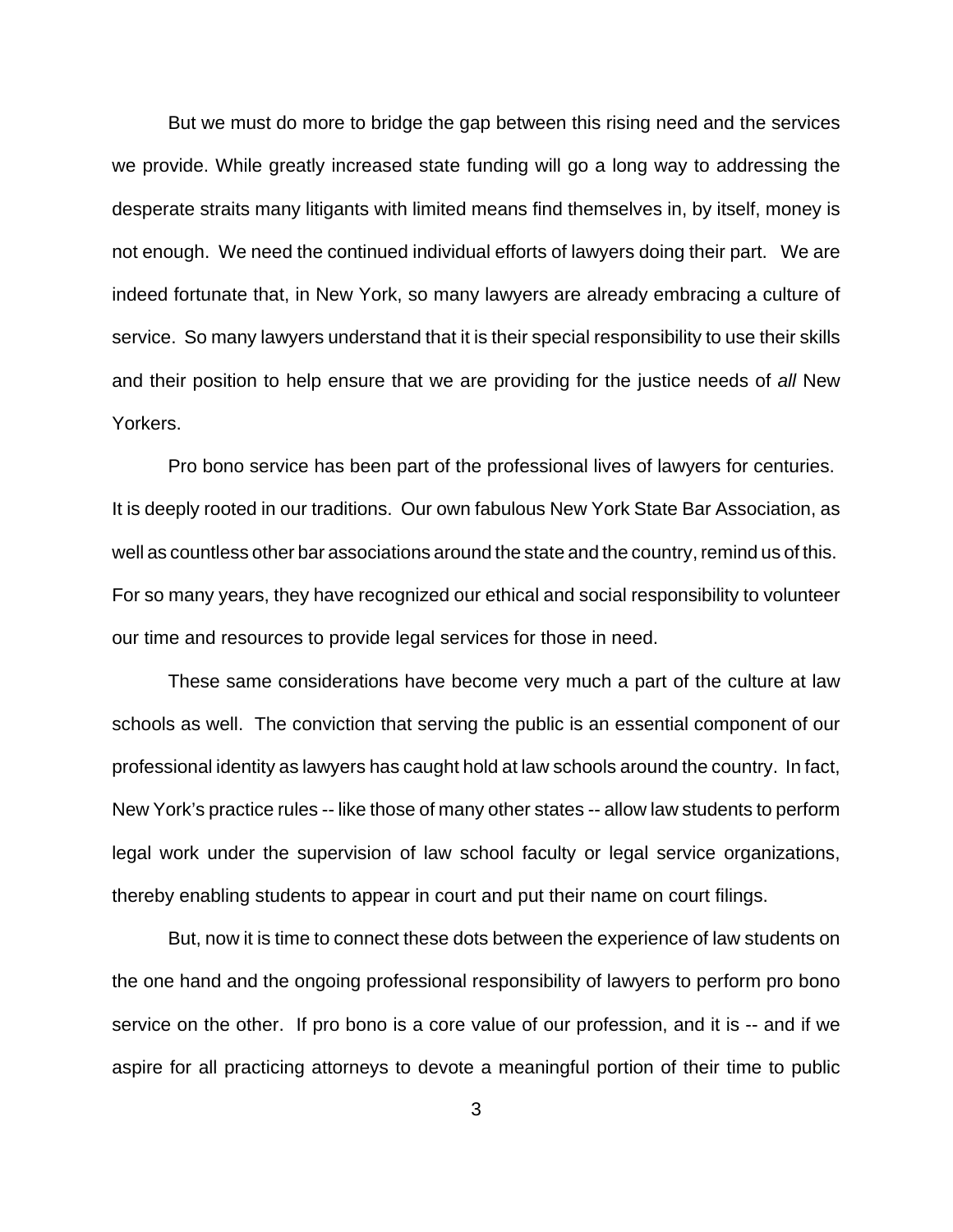service, and they should -- these ideals ought to be instilled from the start, when one first aspires to be a member of the profession. The hands-on experience of helping others by using our skills as lawyers could not be more of a pre-requisite to meaningful membership in the bar of our state. So today, on Law Day, 2012, we turn over a new page in the bar admission process in New York -- by requiring each and every applicant for admission to contribute 50 hours of participation in law-related and uncompensated pro bono service before they can practice in New York State.

With this step, as it should be, New York will become the first state in the nation to require pro bono service for admission to the bar. What better way to send the strongest message to those about to enter our profession -- assisting in meeting the urgent need for legal services is a necessary and essential qualification to becoming a lawyer. With this new initiative, New York will lead the way in stating loudly and clearly that service to others is an indispensable part of our legal training and that before you can call yourself a lawyer in New York, you must demonstrate in a very tangible way your commitment to the ideals of our great profession.

Every year, about 10,000 prospective lawyers pass the New York Bar Exam. While 50 hours of law related pro bono work would amount to little more than a few days of service for each year of law school, the aggregate would be a half million hours each year that benefits New York and those in need of legal help. If every state in the country were to join us in taking up this mantle, that would mean at least two and a half million hours of additional pro bono work - - what a positive impact on persons of limited means, communities and organizations that would gain from this infusion of pro bono work.

And by doing so, we will not only benefit the clients who are in dire need of legal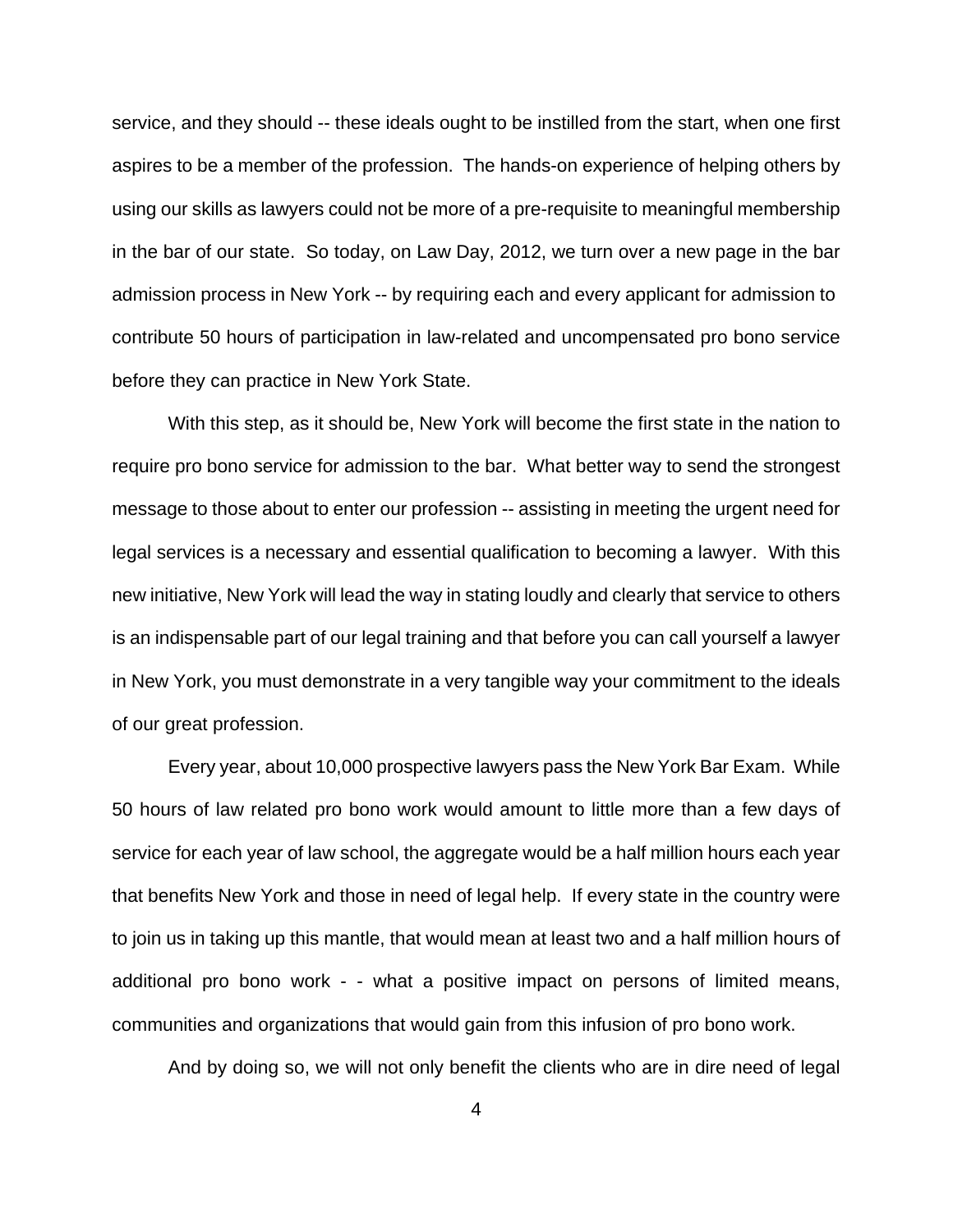assistance but, so importantly, we will also be helping prospective lawyers to build the valuable skills and acquire the hands-on experience so crucial to becoming a good lawyer. There can be no argument that newly-minted lawyers are simply better at their jobs when they receive direct experience in the practice of law. By assisting a family facing eviction or foreclosure, by working with an attorney to draft a contract for a fledgling not-for-profit, by helping a victim of domestic violence obtain a divorce, or by using their legal talents to help state and local government entities in a time of economic stress, law students can access the real-world lessons that are so important to succeeding in legal practice and hopefully also experience the intrinsic reward that comes from helping others through pro bono service.

How will this new admission requirement work in New York? First, it will not be solely the responsibility of law schools to provide pro bono opportunities, although there are law schools that already require some pro bono service to graduate, and most law schools today have an impressive array of clinical programs to offer their students. These students also may want to look outside the campus walls to legal service providers in their area and explore internships, or work with local bar associations to find pro bono possibilities. And while most applicants to the bar will want to complete their pro bono service during the law school years or over the summers, they will also have the option to do so after graduation, or even after taking the bar exam or after beginning a paid legal position in a law firm or elsewhere.

When applying to the Appellate Divisions for admission to the New York bar, applicants will be required to include an affidavit describing the nature of their pro bono work, the organization and the individual lawyer who supervised them, and the dates and

5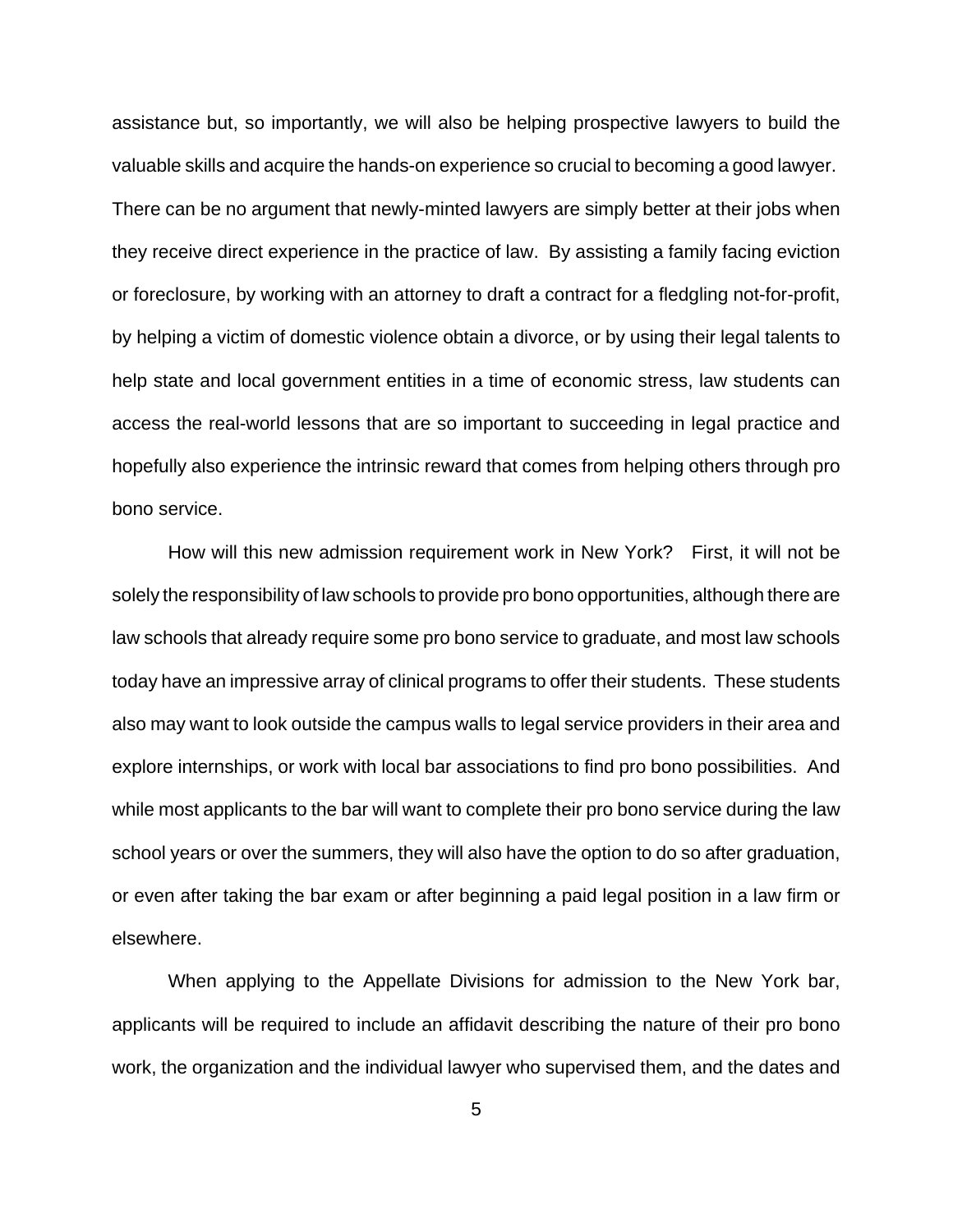hours of service. In order to provide sufficient notice to current law students, this requirement will not affect the applicants seeking to join the bar this year. In New York, it is the Appellate Divisions of the Supreme Court through their Committees on Character and Fitness that oversee and approve all admissions to the bar, and they will ensure that applicants have completed their pro bono service before they are admitted to practice law. The Presiding Justices of each of the four Appellate Divisions have fully embraced this new pro bono requirement for bar admission in our state, and I am so grateful to them not only for their support but also for their advice and wisdom.

It is my hope that New York will serve as the trendsetter nationally in requiring pro bono service for admission to the bar and in recognizing that it is an essential part of what it means to be a lawyer. Across the country, it is critical that we formally recognize pro bono service as an indispensable part of our legal culture. This will not only affect the way we as lawyers perceive ourselves -- it will also shape the way we are perceived in the wider community and the society in which we play such an important role. The legal profession should not be seen as argumentative, narrow or avaricious, but rather one that is defined by the pursuit of justice and the desire to assist our fellow man.

With today's announcement, we celebrate the thousands and thousands of lawyers who perform pro bono work in our state every year, and who have risen to the occasion time and time again to provide legal services and ensure access to justice for all. We honor their commitment to take on legal work for those most in need and pass that commitment on to a new generation seeking to practice law in our state, starting on day one - - helping to shape that generation with the values we all share as members of our noble profession, and I do believe it is noble. As far back as judges and lawyers have